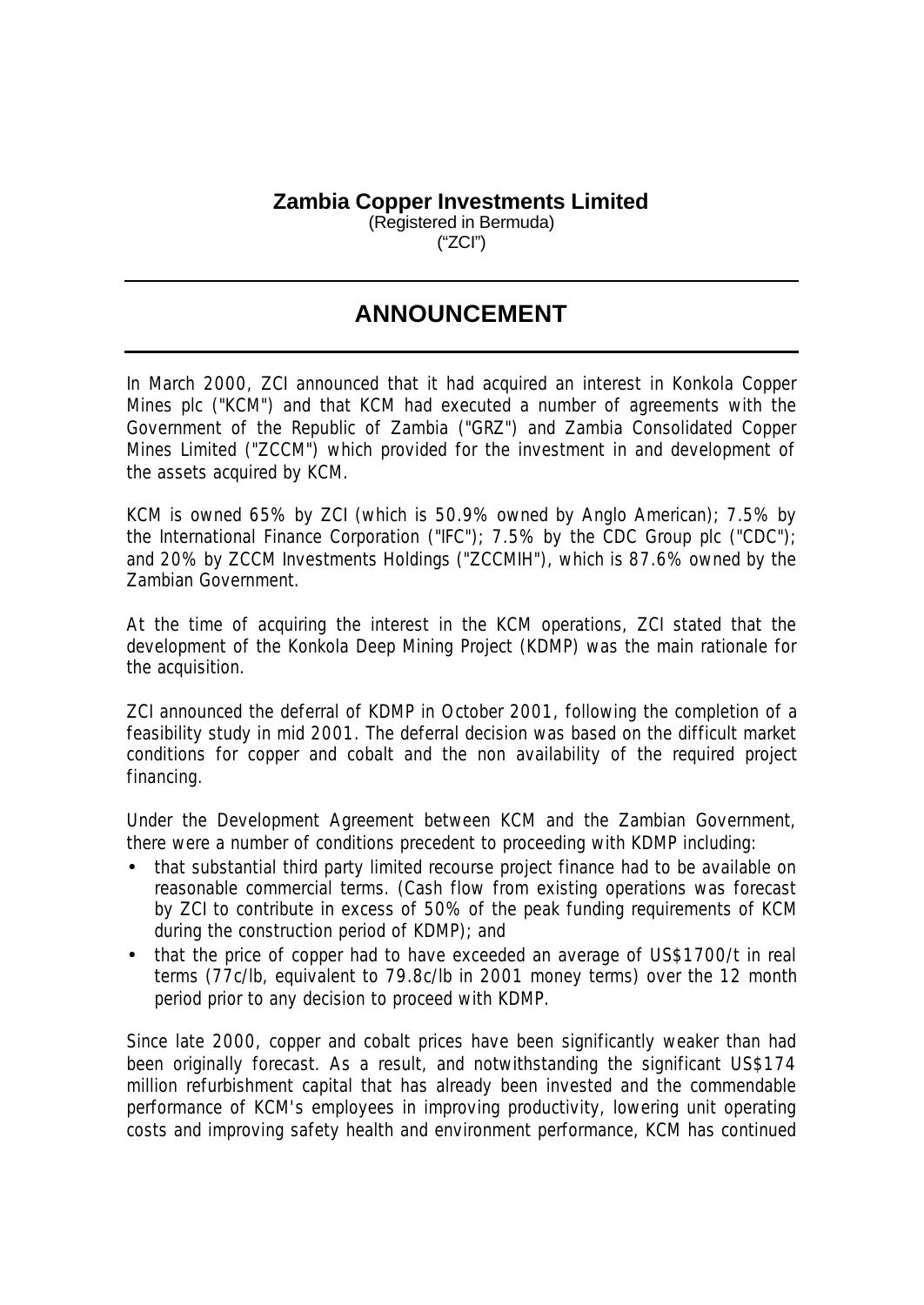to incur substantial losses. The accumulated losses since March 2000, based on the current unaudited estimate of KCM's results for the year to 31 December 2001, amount to US\$108 million. In the last 12 months the price of copper has averaged 71c/lb and in addition, current estimates of world economic growth suggest that near term copper prices will continue to be materially weaker than originally envisaged.

Primarily as a result of weaker actual and projected copper prices and not withstanding the fact that such prices are projected to recover from their current cyclical lows, the external financing requirement for KCM (to fund existing operations and construct KDMP) has increased materially from US\$300 million to approximately US\$1 billion.

KCM has been advised, and ZCI believes, that there is no reasonable prospect of being able to raise the required project finance for KDMP on normal commercial terms.

As a result of the level of ongoing losses and the fact that the aforementioned conditions precedent to proceeding with KDMP had not been satisfied, KCM was requested to produce a strategic review of the options open to the company. All of the investment models run by the company indicated that, whether or not KDMP went ahead, significant incremental shareholder funding would be required over and above the US\$370 million in commitments that have already been given by shareholders. It is ZCI's assessment that none of the funding will be prepared to carry on investing in KCM over and above the amounts committed at the time of the initial acquisition of the KCM assets in March 2000.

Without the prospect of being able to develop KDMP, Anglo American and ZCI have concluded that further investment in the existing KCM operations, which are high cost and have a relatively short life, is not justified and would not be value enhancing for their shareholders.

The shareholders of KCM are currently considering all available options, including sale, transfer of the assets on a going concern basis, or closure in a socially and environmentally responsible manner.

ZCI is committed to working with the other shareholders of KCM, the Government of Zambia, the donor community, civil society and other private sector parties to seek to minimise the impact of the decision not to invest further in KCM over and above existing commitments. In the absence of substantial additional financing becoming available to KCM or the sale or transfer of the assets on a going concern basis, it is anticipated that operations will cease in approximately 12 months.

Anglo American has informed ZCI that it will honour its existing funding commitments to provide ZCI with up to US\$310 million in funding for on-lending to KCM. Of that amount Anglo American had, at 31 December 2001, lent ZCI US\$190 million (US\$214 million including accrued interest) which the latter has on-lent to